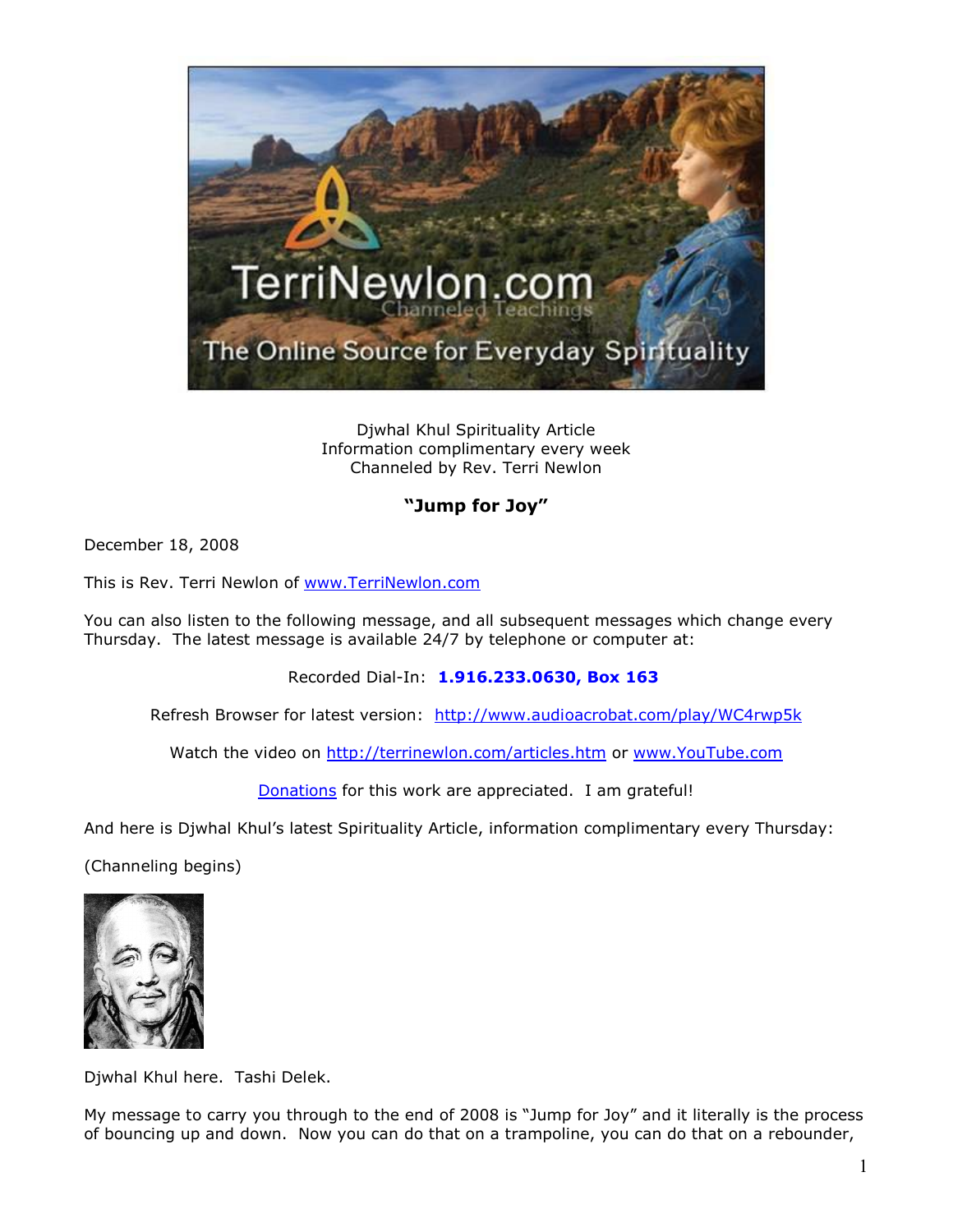you can just jump up and down on the floor, or you can put some music on and bounce to it. If you are chair bound for some reason, then just bounce up and down in the chair, or do the best that you can with what you've got.

The jumping up and down process actually generates that blue green color which is the  $9<sup>th</sup>$  Ray Joy in the body and it does a very nice job of it I might add.

Now about 2009…

I just did the 2009 Forecast  $1<sup>st</sup>$  Quarter. I think the audio is posted and the transcript should be around soon. 2009 is they year of "Productivity and Perseverance" with some financial challenges. There will be during the time period of 2009, 2010, 2001 and 2012, quite the opportunity for lightworkers to jump for Joy and that process helps realign the way the world works. Literally lining it up with the Aquarian Age or the New Age, that which corresponds to the Soul of Humanity or the Higher Self, sometimes it is called Heaven on Earth, etc.

Generate as much Joy as possible in any way that you can. The jumping does a very good on the physical cellular structure with the endorphins and the hormone receptor sites and a number of other things. You could also put just a tremendous amount of Joy into your glass of water for example and then drink the Joy. Place your hands over your dinner plate and bless it with Joy, and then eat it. So really focus on the Joy especially as we get into and just past the New Year. It will help tremendously. And then of course gratitude is always important.

I will be talking quite a lot more about bail outs and financial concerns and a lot of other things that are happening. We'll probably put most of that on You Tube or something. Also, we will be starting a blog. There will be more information coming to everyone that is supportive.

Our next upcoming Tele-Seminar is on 12/20/08 and is a very profound Scorpio healing moon energy. And then, on New Year's Day, we will also have a very special Tele-Seminar. If you are interested in those, please check them out at [www.terrinewlon.com](http://www.terrinewlon.com/) because Djwhal Khul is apparently too difficult to spell and I am sure you'll find it somehow.

Jumping for Joy is your assignment for the next two or three weeks or so, just to get the energies shifted and flowing.

As always thank you and my love to you,

Djwhal Khul

Channeled by Rev. Terri Newlon [www.TerriNewlon.com](http://www.terrinewlon.com/)

(Spirituality Article, Transcribed by Micheline Ralet)

Training for Modern Mystics [Channeled Teachings for Everyday Spirituality](http://www.terrinewlon.com/)

© 2008 All Rights Reserved – Terri Newlon Holistic Consulting Co., LLC

Join our e-newsletter and get complimentary Spirituality Articles information every week.

NEW custom designed long distance ethers broadcast for anyone seeking Spiritual Enlightenment. Great for World Servers. Economically priced. [http://terrinewlon.com/events\\_sessions.htm](http://terrinewlon.com/events_sessions.htm)

Our Health Professionals and Health Intuits Master Mind Group is a fabulous way to learn more from experts. This program is offered by conference call twice a month, with an audio download of